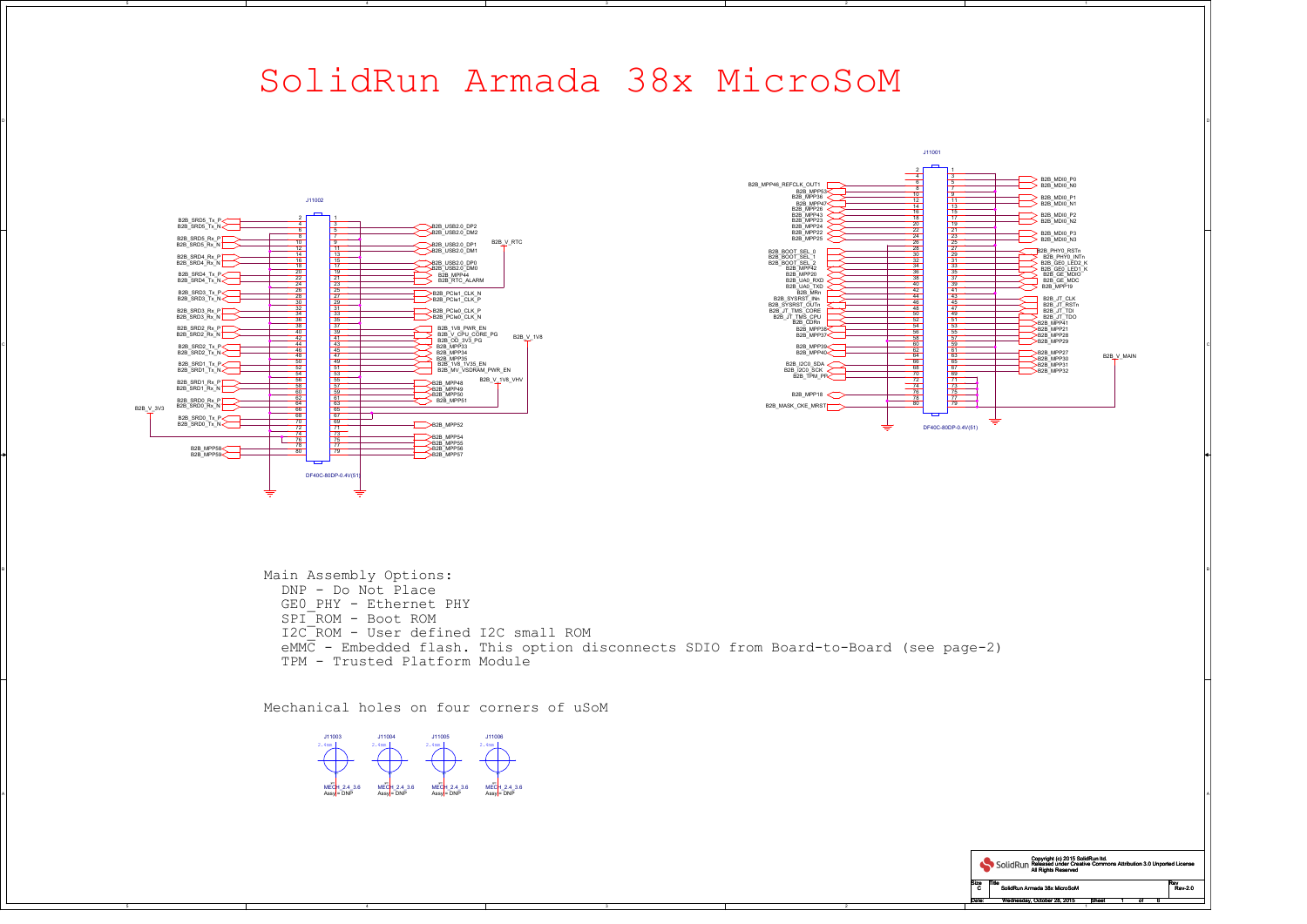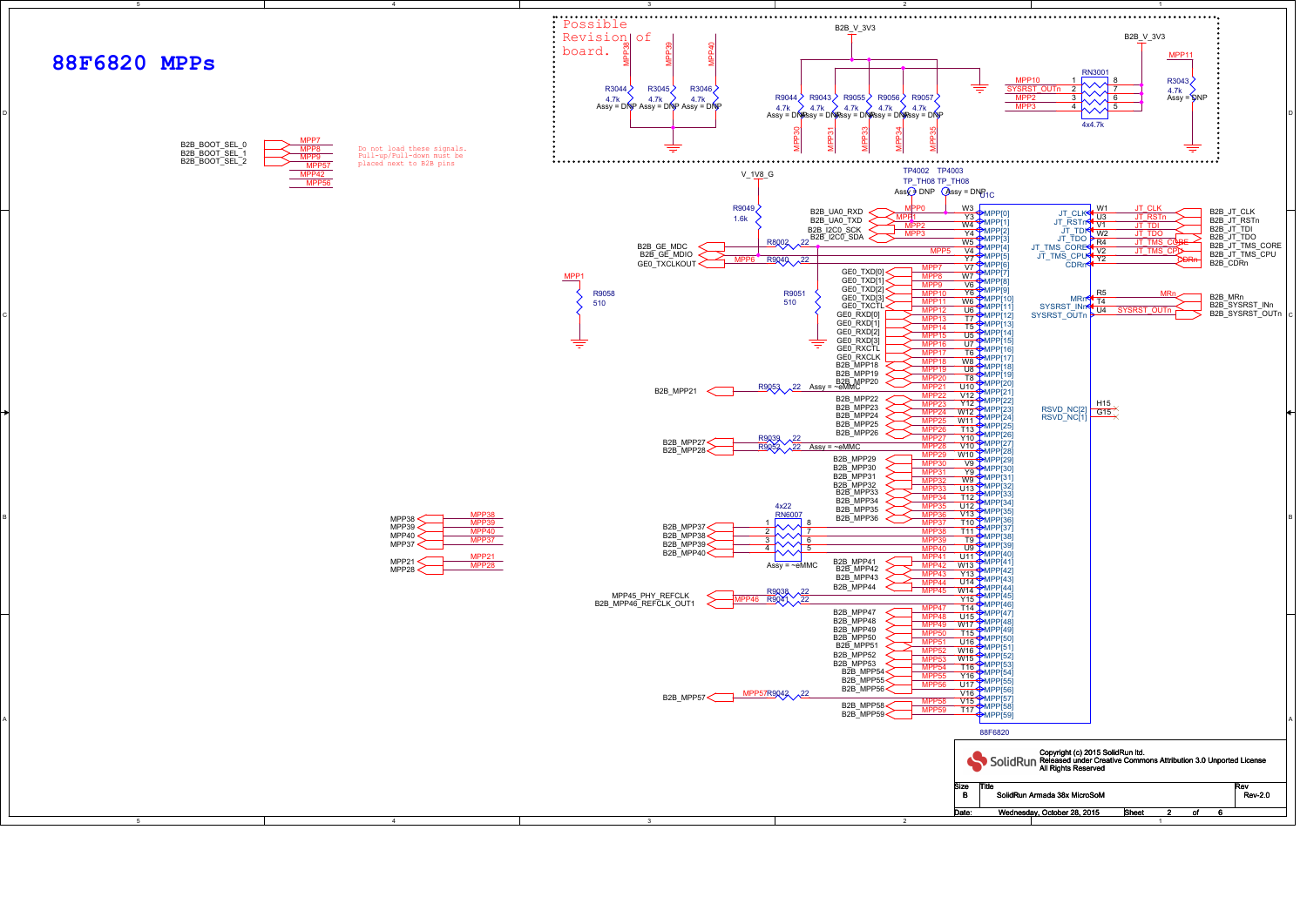4

3

о от селото на селото на селото на селото на селото на селото на селото на селото на селото на селото на селот<br>Останата на селото на селото на селото на селото на селото на селото на селото на селото на селото на селото н

| SRD0 Tx P C19 ↓<br>SRD0 Tx N C20 ↓ SRD0 TX P<br>SRD0 Rx P D19 ↓ SRD0 TX N<br>SRD0 Rx N D20 ↓ SRD0 RX P<br>A CRD → SRD0 RX N<br>B2B_SRD0_Tx_P<br>B2B_SRD0_Tx_N<br>B2B SRD0 Rx P<br>B2B_SRD0_Rx_N<br><del>.</del>       | PCIEO_CLK_PO_L17_PCIeO_CLK_P<br>PCIEO_CLK_NO_L16_PCIeO_CLK_N_<br>B2B_PCle0_CLK_P<br>B2B_PCle0_CLK_N<br>B2B_PCle1_CLK_P<br>>B2B_PCle1_CLK_N<br>PCIE1_CLK_N                                                         |
|-----------------------------------------------------------------------------------------------------------------------------------------------------------------------------------------------------------------------|-------------------------------------------------------------------------------------------------------------------------------------------------------------------------------------------------------------------|
| $\cdots$<br>B2B_SRD1_Tx_P<br>SRD1 Tx N F20 SRD1 TX P<br>B2B SRD1 Tx N<br>SRD1 Rx P E19 SRD1_TX_N<br>B2B SRD1 Rx P<br>SRD1_Rx_P_E19 \SRD1_RX_P<br>SRD1_Rx_N_E20 \SRD1_RX_N<br>B2B SRD1 Rx N                            | T19 MV USB2.0 DP1<br>>B2B_USB2.0_DP0<br>USB0_DPO T20 MV_USB2.0_DM1<br>USB0_DMP T20 MV_USB2.0_DM1<br>>B2B_USB2.0_DM0<br>U19 USB2.0_DP0                                                                             |
| $\frac{1}{2}$<br>B2B_SRD2_Tx_P<br>SRD2_TX_P<br>SRD2_Tx_N_G20<br>B2B_SRD2_Tx_N<br>B2B SRD2 Rx P<br>B2B_SRD2_Rx_N                                                                                                       | >B2B_USB2.0_DP1<br>USB1_DP <sup>O</sup> U20 USB2.0 DM0<br>USB1_DMO<br>$>$ B2B_USB2.0_DM1<br>USB2_DP <sup>&gt;</sup> V19_USB2.0_DP2<br>USB2_DM <sup>&gt;</sup> V20_USB2.0_DM2<br>>B2B_USB2.0_DP2<br>B2B_USB2.0_DM2 |
| ão o o o o o o o o o o o o o<br>B2B_SRD3_Tx_P<br>SRD3 Tx N K19 SRD3_TX_P<br>B2B_SRD3_Tx_N<br>SRD3 Rx P J20 SRD3 TX N<br>B2B SRD3 Rx P<br><b>SRD3_Rx_N_J19 PSRD3_RX_P</b><br>SRD3_Rx_N_J19 PSRD3_RX_N<br>B2B SRD3 Rx N | REF_CLK_XIN <sup>2</sup> A19 XTAL_in<br>REF_CLK_XOUT<br>Y19 RTC_Xtal_in                                                                                                                                           |
| B2B_SRD4_Tx_P<br>$\frac{120}{3RD4 TX N}$ L19 SRD4_TX_P<br>B2B_SRD4_Tx_N<br>$\frac{1000}{3804}$<br>B2B SRD4 Rx P<br>SRD4_Rx_P_M20_I<br>SRD4_Rx_N_M19_ISRD4_RX_N<br>SRD4_RX_N<br>B2B_SRD4_Rx_N                          | RTC_XIN <sup>d</sup> Y18 RTC_Xtal_out<br>B2B_V_RTC<br>RTC_XOUT ▶<br>∾∣∽<br><b>Y5000</b><br>Y500<br>$\times\lesssim$<br>$25$ MH $\frac{1}{2}$<br>32.768KHz                                                         |
| $\frac{1}{200}$ SRD5 Tx P P20<br>B2B_SRD5_Tx_P<br>SRD5 Tx N P19 SRD5_TX_P<br>B2B_SRD5_Tx_N<br>SRD5 IX N P19 SRD5 IX N<br>SRD5 Rx P N20 SRD5 RX P<br>SRD5 Rx N N19 SRD5 RX P<br>B2B_SRD5_Rx_P<br>B2B SRD5 Rx N         | GND[1]<br>GND[0]<br>R9048<br>RTC_ALARM R16<br>1M<br>$\frac{\text{C5002}}{\text{22pF}}$<br>$C_{5003}$<br>$\sqrt{22pF}$<br>$\frac{1}{2}$<br><b>RTC ALARM</b><br>>B2B_RTC_ALARM                                      |
| DISET<br>≑<br>88F6820                                                                                                                                                                                                 | 亏<br><u>J17</u><br>SRD TP<br>₹<br>RSVD_TP<br>TP4001<br>TP TH08                                                                                                                                                    |
| Analog reference current.<br>This pin must be tied to a $6.04$ kilohm $+/-1$ <sup>8</sup><br>pull-down resistor Please near pin                                                                                       | $Assy = DNP$<br>PCIe0 CLK P<br>PCIe0 CLK N                                                                                                                                                                        |
|                                                                                                                                                                                                                       | PCle1_CLK_P<br>PCIe1_CLK_N<br>R5005<br>$\overline{\phantom{1}}$ R5006<br>49.9)<br>1%                                                                                                                              |
|                                                                                                                                                                                                                       | $\frac{49.9}{1\%}$<br>R5007<br>R5008<br>49.9<br>$49.9\text{N}$<br>亨<br>1%<br>1% Assemble max<br>750mil from MV !                                                                                                  |
|                                                                                                                                                                                                                       |                                                                                                                                                                                                                   |
|                                                                                                                                                                                                                       |                                                                                                                                                                                                                   |
|                                                                                                                                                                                                                       |                                                                                                                                                                                                                   |
|                                                                                                                                                                                                                       |                                                                                                                                                                                                                   |
|                                                                                                                                                                                                                       | Copyright (c) 2015 SolidRun Itd.<br>SOLIDRUN Released under Creative Commons Attribution 3.0 Unported License<br>All Rights Reserved<br>Size<br>Γitle<br>Rev                                                      |
| $\overline{4}$<br>-5                                                                                                                                                                                                  | SolidRun Armada 38x MicroSoM<br><b>B</b><br><b>Rev-2.0</b><br>Wednesday, October 28, 2015<br>Sheet<br>of<br>-6<br>$\mathbf{3}$<br>2                                                                               |
|                                                                                                                                                                                                                       |                                                                                                                                                                                                                   |

2

1

D

## **88F6820 SERDES & USB2.0**

5



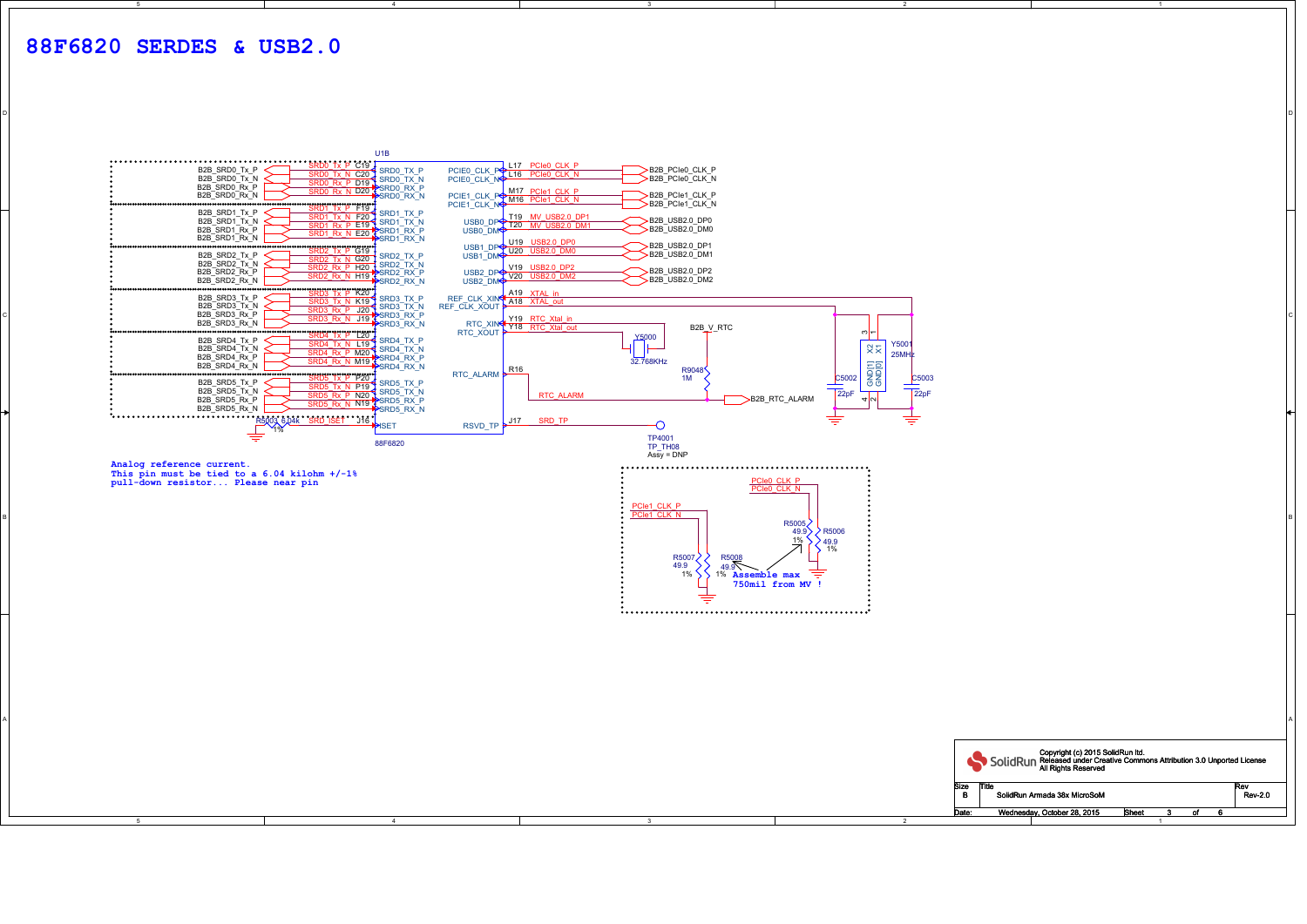|                         | Copyright (c) 2015 SolidRun Itd.<br>SolidRun Released under Creative Commons Attribution 3.0 Unported License<br>All Rights Reserved |                       |
|-------------------------|--------------------------------------------------------------------------------------------------------------------------------------|-----------------------|
| ze<br>в                 | Title<br>SolidRun Armada 38x MicroSoM                                                                                                | Rev<br><b>Rev-2.0</b> |
| $\overline{\text{ate}}$ | Sheet<br>Wednesday, October 28, 2015<br>4<br>of<br>6                                                                                 |                       |



Size<br>B Date: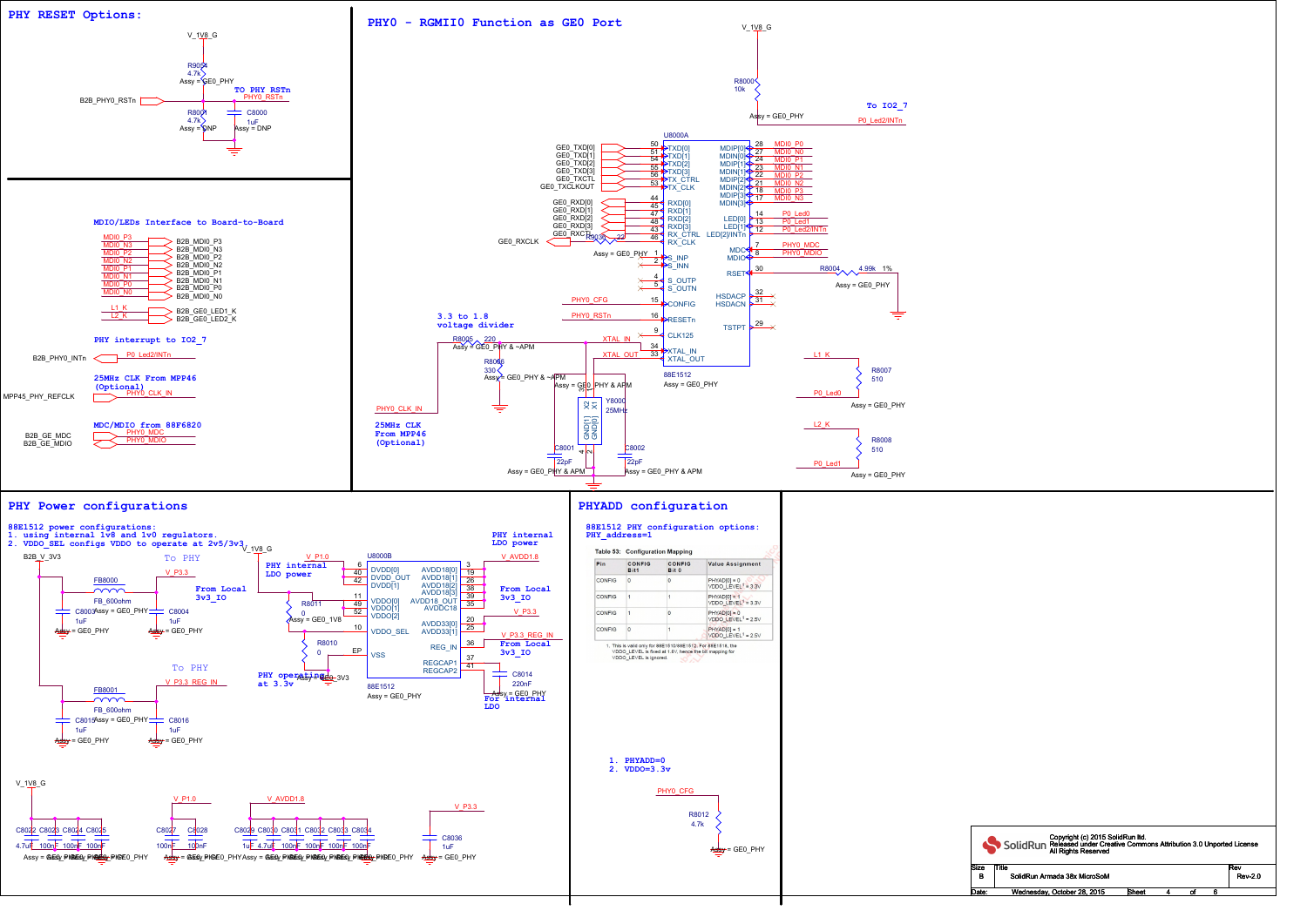4

4

5

3

3

2

2

1

D

C

A